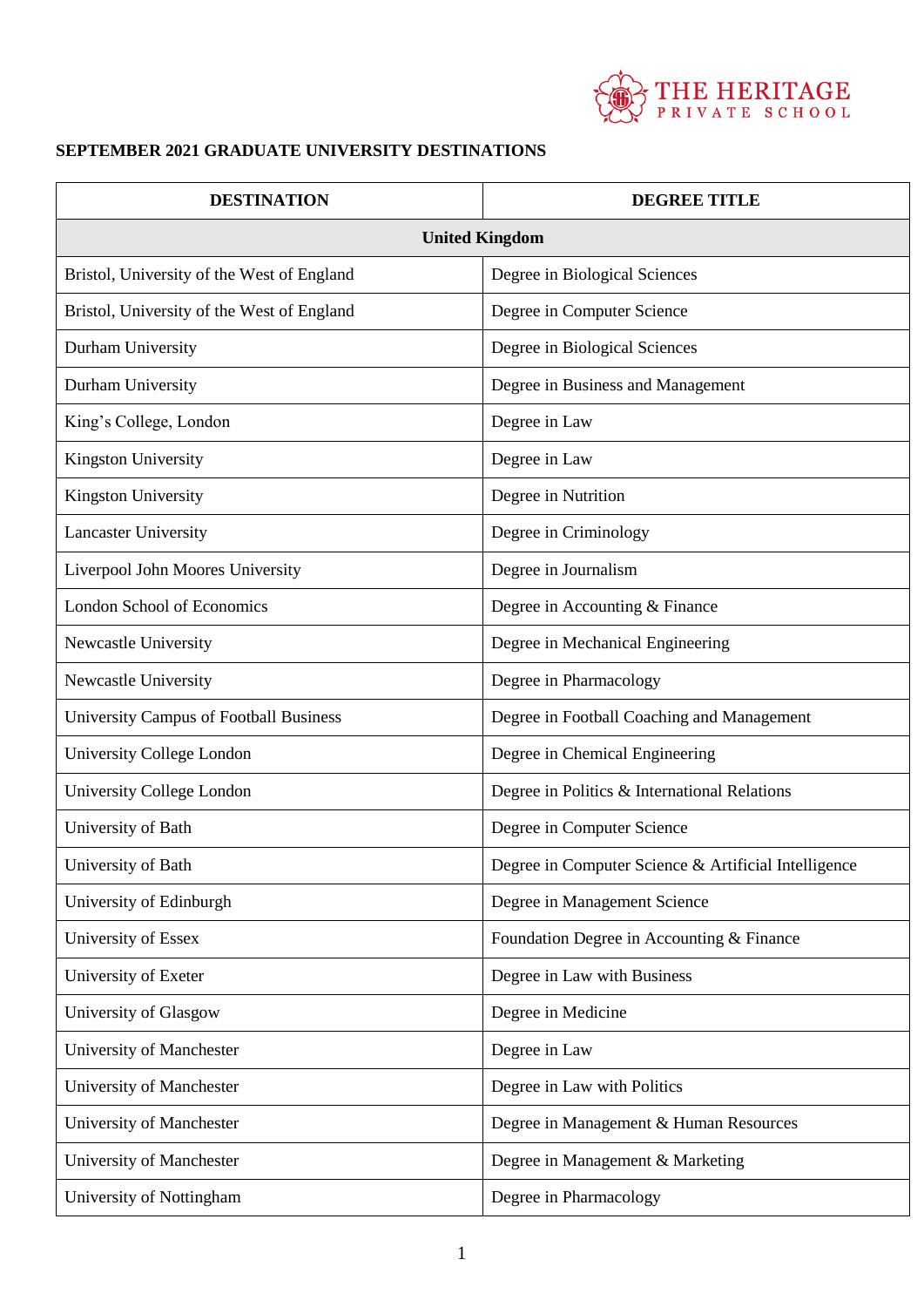

| University of Portsmouth                                         | Degree in Computer Animation & Visual Effects   |  |
|------------------------------------------------------------------|-------------------------------------------------|--|
| University of Reading                                            | Degree in Chemistry with Cosmetic Science       |  |
| University of Reading                                            | Degree in International Business and Management |  |
| University of Sheffield                                          | Degree in General Engineering                   |  |
| University of the Arts, London                                   | Degree in Acting & Performing                   |  |
| University of Warwick                                            | Degree in Film & Literature                     |  |
| University of Warwick                                            | Degree in Politics, Philosophy and Law          |  |
| <b>EUROPE</b>                                                    |                                                 |  |
| Amsterdam Fashion Academy, Netherlands                           | Degree in Fashion                               |  |
| TUDelft, Netherlands                                             | Degree in Computer Science                      |  |
| University of Amsterdam, Netherlands                             | Degree in Economics                             |  |
| University of Amsterdam, Netherlands                             | Degree in Sociology                             |  |
| University of Amsterdam, Netherlands                             | Degree in Political Science                     |  |
| University of Twente, Netherlands                                | Degree in Technical Computer Science            |  |
| University of Utrecht, Netherlands                               | Degree in Global Sustainability Science         |  |
| Willem De Kooning Academy, Netherlands                           | Degree in Architecture                          |  |
| VU University, Netherlands                                       | Degree in Computer Science                      |  |
| <b>ESSEC Business School, France</b>                             | Degree in Business                              |  |
| <b>ESSEC Business School, France</b>                             | Global BBA                                      |  |
| ECAM, Lyon, France                                               | Degree in Mechanical and Electronic Engineering |  |
| Le Cordon Bleu, France                                           | <b>Culinary Arts</b>                            |  |
| WU, Vienna University of Economics and Business                  | Degree in Economics                             |  |
| Warsaw University of Technology, Poland                          | Degree in Electrical Engineering                |  |
| Ecole Hôtelière de Lausanne, Switzerland                         | Degree in Hotel Management                      |  |
| University of Business and International Studies,<br>Switzerland | Degree in Business                              |  |
| Institute of the Arts, Barcelona, Spain                          | Degree in Dance                                 |  |
| Intituto Marangoni, Italy                                        | Degree in Fashion Design                        |  |
| New York University in Prague, Czech Republic                    | Degree in Business                              |  |
| Sandefjord folkehøgskole, Norway                                 | Degree in Animation                             |  |